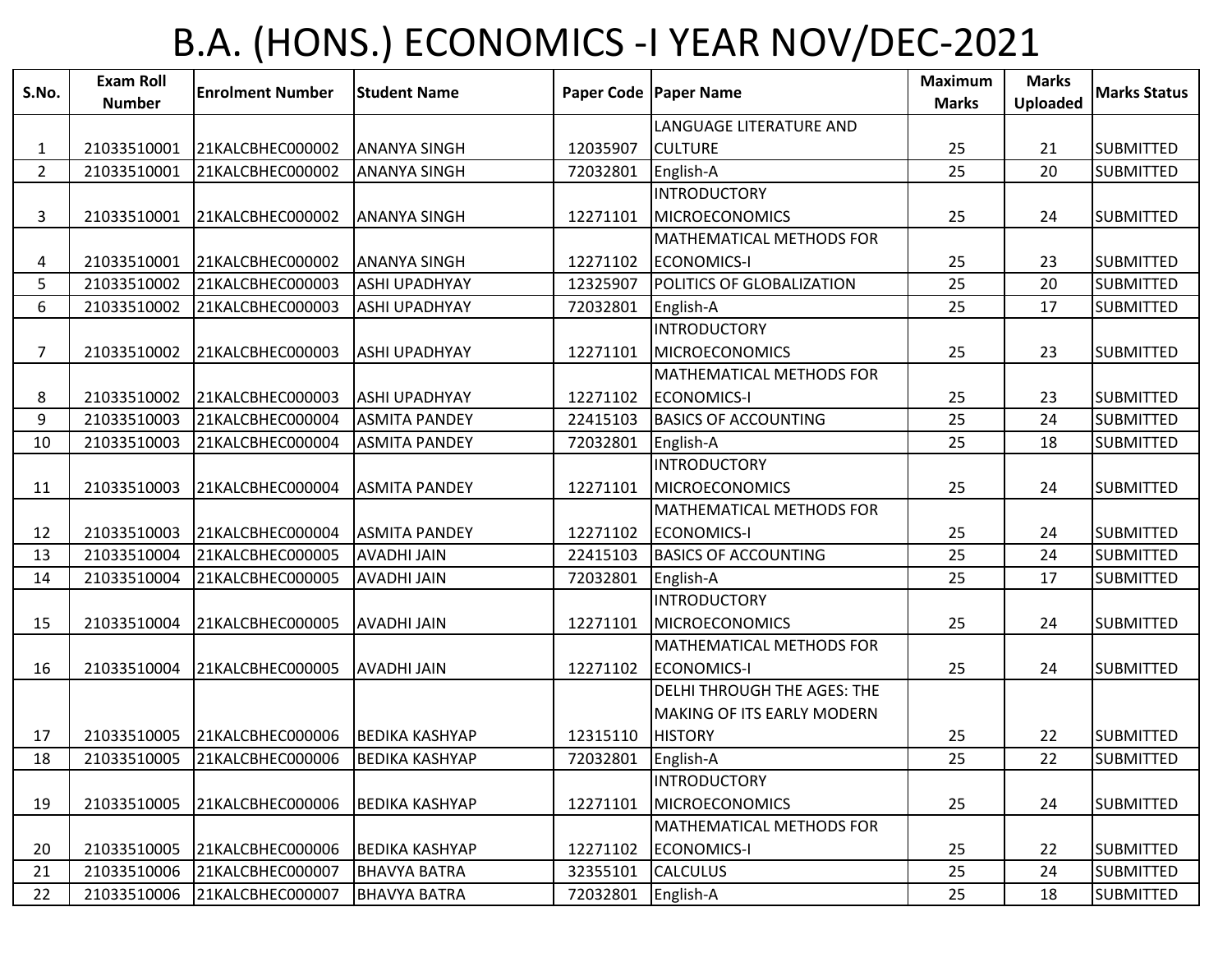|    |             |                              |                         |          | <b>INTRODUCTORY</b>                |    |    |                  |
|----|-------------|------------------------------|-------------------------|----------|------------------------------------|----|----|------------------|
| 23 | 21033510006 | 21KALCBHEC000007             | <b>BHAVYA BATRA</b>     | 12271101 | <b>MICROECONOMICS</b>              | 25 | 23 | <b>SUBMITTED</b> |
|    |             |                              |                         |          | MATHEMATICAL METHODS FOR           |    |    |                  |
| 24 | 21033510006 | 21KALCBHEC000007             | <b>BHAVYA BATRA</b>     | 12271102 | <b>ECONOMICS-I</b>                 | 25 | 24 | <b>SUBMITTED</b> |
| 25 | 21033510007 | 21KALCBHEC000008             | <b>CHINTA BAI MEENA</b> | 72032801 | English-A                          | 25 | 17 | <b>SUBMITTED</b> |
|    |             |                              |                         |          | <b>INTRODUCTORY</b>                |    |    |                  |
| 26 | 21033510007 | 21KALCBHEC000008             | <b>CHINTA BAI MEENA</b> | 12271101 | <b>MICROECONOMICS</b>              | 25 | 23 | <b>SUBMITTED</b> |
|    |             |                              |                         |          | MATHEMATICAL METHODS FOR           |    |    |                  |
| 27 | 21033510007 | 21KALCBHEC000008             | <b>CHINTA BAI MEENA</b> | 12271102 | <b>ECONOMICS-I</b>                 | 25 | 20 | <b>SUBMITTED</b> |
|    |             |                              |                         |          | <b>DELHI THROUGH THE AGES: THE</b> |    |    |                  |
|    |             |                              |                         |          | MAKING OF ITS EARLY MODERN         |    |    |                  |
| 28 | 21033510007 | 21KALCBHEC000008             | <b>CHINTA BAI MEENA</b> | 12315110 | <b>HISTORY</b>                     | 25 | 15 | <b>SUBMITTED</b> |
| 29 | 21033510008 | 21KALCBHEC000009             | <b>DEVIKA GUPTA</b>     | 22415103 | <b>BASICS OF ACCOUNTING</b>        | 25 | 24 | <b>SUBMITTED</b> |
| 30 | 21033510008 | 21KALCBHEC000009             | <b>DEVIKA GUPTA</b>     | 72032801 | English-A                          | 25 | 19 | <b>SUBMITTED</b> |
|    |             |                              |                         |          | <b>INTRODUCTORY</b>                |    |    |                  |
| 31 | 21033510008 | 21KALCBHEC000009             | <b>DEVIKA GUPTA</b>     | 12271101 | <b>MICROECONOMICS</b>              | 25 | 24 | <b>SUBMITTED</b> |
|    |             |                              |                         |          | MATHEMATICAL METHODS FOR           |    |    |                  |
| 32 | 21033510008 | 21KALCBHEC000009             | <b>DEVIKA GUPTA</b>     | 12271102 | <b>ECONOMICS-I</b>                 | 25 | 24 | <b>SUBMITTED</b> |
| 33 | 21033510009 | 21KALCBHEC000010             | <b>DISHIKA GUPTA</b>    | 22415103 | <b>BASICS OF ACCOUNTING</b>        | 25 | 23 | <b>SUBMITTED</b> |
| 34 | 21033510009 | 21KALCBHEC000010             | <b>DISHIKA GUPTA</b>    | 72032801 | English-A                          | 25 | 17 | <b>SUBMITTED</b> |
|    |             |                              |                         |          | <b>INTRODUCTORY</b>                |    |    |                  |
| 35 | 21033510009 | 21KALCBHEC000010             | <b>DISHIKA GUPTA</b>    | 12271101 | <b>MICROECONOMICS</b>              | 25 | 23 | <b>SUBMITTED</b> |
|    |             |                              |                         |          | MATHEMATICAL METHODS FOR           |    |    |                  |
| 36 | 21033510009 | 21KALCBHEC000010             | <b>DISHIKA GUPTA</b>    | 12271102 | <b>ECONOMICS-I</b>                 | 25 | 21 | <b>SUBMITTED</b> |
| 37 | 21033510010 | 21KALCBHEC000011             | <b>DIVYA GUPTA</b>      | 22415103 | <b>BASICS OF ACCOUNTING</b>        | 25 | 24 | <b>SUBMITTED</b> |
| 38 | 21033510010 | 21KALCBHEC000011             | <b>DIVYA GUPTA</b>      | 72032801 | English-A                          | 25 | 17 | <b>SUBMITTED</b> |
|    |             |                              |                         |          | <b>INTRODUCTORY</b>                |    |    |                  |
| 39 | 21033510010 | 21KALCBHEC000011             | <b>DIVYA GUPTA</b>      | 12271101 | <b>MICROECONOMICS</b>              | 25 | 24 | <b>SUBMITTED</b> |
|    |             |                              |                         |          | MATHEMATICAL METHODS FOR           |    |    |                  |
| 40 | 21033510010 | 21KALCBHEC000011             | <b>DIVYA GUPTA</b>      | 12271102 | <b>ECONOMICS-I</b>                 | 25 | 24 | <b>SUBMITTED</b> |
| 41 |             | 21033510011 21KALCBHEC000012 | <b>GOURI BINDRA</b>     | 32355101 | <b>CALCULUS</b>                    | 25 | 24 | <b>SUBMITTED</b> |
| 42 | 21033510011 | 21KALCBHEC000012             | <b>GOURI BINDRA</b>     | 72032801 | English-A                          | 25 | 19 | <b>SUBMITTED</b> |
|    |             |                              |                         |          | <b>INTRODUCTORY</b>                |    |    |                  |
| 43 | 21033510011 | 21KALCBHEC000012             | <b>GOURI BINDRA</b>     | 12271101 | <b>MICROECONOMICS</b>              | 25 | 23 | <b>SUBMITTED</b> |
|    |             |                              |                         |          | MATHEMATICAL METHODS FOR           |    |    |                  |
| 44 | 21033510011 | 21KALCBHEC000012             | <b>GOURI BINDRA</b>     | 12271102 | <b>ECONOMICS-I</b>                 | 25 | 22 | <b>SUBMITTED</b> |
| 45 | 21033510012 | 21KALCBHEC000013             | <b>GUNGUN</b>           | 22415103 | <b>BASICS OF ACCOUNTING</b>        | 25 | 23 | <b>SUBMITTED</b> |
| 46 | 21033510012 | 21KALCBHEC000013             | <b>GUNGUN</b>           | 72032801 | English-A                          | 25 | 18 | <b>SUBMITTED</b> |
|    |             |                              |                         |          | <b>INTRODUCTORY</b>                |    |    |                  |
| 47 | 21033510012 | 21KALCBHEC000013             | GUNGUN                  | 12271101 | <b>MICROECONOMICS</b>              | 25 | 23 | <b>SUBMITTED</b> |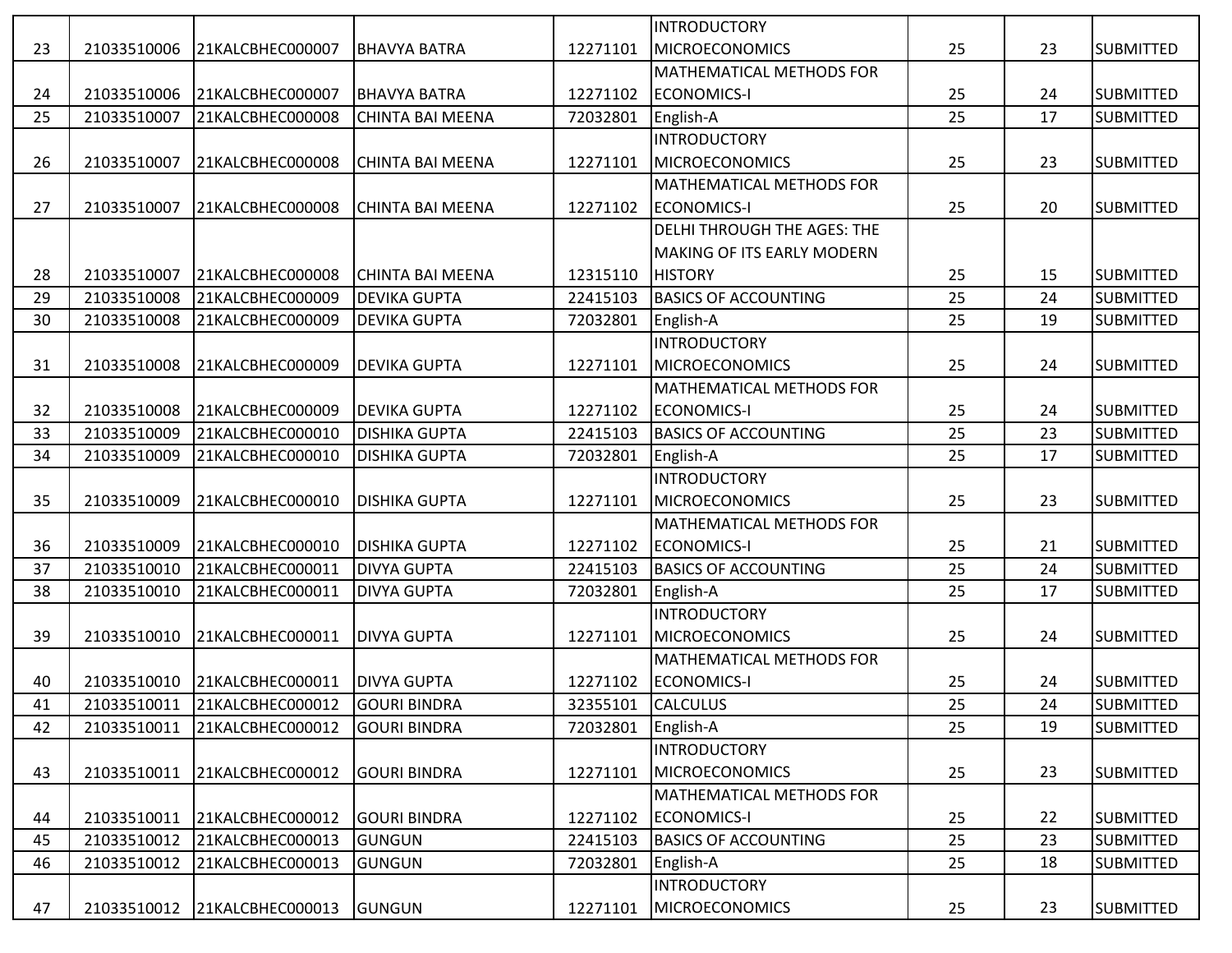|    |             |                              |                        |          | <b>MATHEMATICAL METHODS FOR</b> |    |    |                  |
|----|-------------|------------------------------|------------------------|----------|---------------------------------|----|----|------------------|
| 48 | 21033510012 | 21KALCBHEC000013             | <b>GUNGUN</b>          | 12271102 | <b>ECONOMICS-I</b>              | 25 | 23 | <b>SUBMITTED</b> |
| 49 | 21033510013 | 21KALCBHEC000014             | HARSHAA KAWATRA        | 32355101 | <b>CALCULUS</b>                 | 25 | 24 | <b>SUBMITTED</b> |
| 50 | 21033510013 | 21KALCBHEC000014             | HARSHAA KAWATRA        | 72032801 | English-A                       | 25 | 21 | <b>SUBMITTED</b> |
|    |             |                              |                        |          | <b>INTRODUCTORY</b>             |    |    |                  |
| 51 | 21033510013 | 21KALCBHEC000014             | <b>HARSHAA KAWATRA</b> | 12271101 | <b>MICROECONOMICS</b>           | 25 | 24 | <b>SUBMITTED</b> |
|    |             |                              |                        |          | MATHEMATICAL METHODS FOR        |    |    |                  |
| 52 | 21033510013 | 21KALCBHEC000014             | <b>HARSHAA KAWATRA</b> | 12271102 | <b>ECONOMICS-I</b>              | 25 | 25 | <b>SUBMITTED</b> |
| 53 | 21033510014 | 21KALCBHEC000015             | <b>ILSA AKHTER</b>     | 22415103 | <b>BASICS OF ACCOUNTING</b>     | 25 | 22 | <b>SUBMITTED</b> |
| 54 | 21033510014 | 21KALCBHEC000015             | <b>ILSA AKHTER</b>     | 72032801 | English-A                       | 25 | 18 | <b>SUBMITTED</b> |
|    |             |                              |                        |          | <b>INTRODUCTORY</b>             |    |    |                  |
| 55 | 21033510014 | 21KALCBHEC000015             | <b>ILSA AKHTER</b>     | 12271101 | <b>MICROECONOMICS</b>           | 25 | 10 | <b>SUBMITTED</b> |
|    |             |                              |                        |          | MATHEMATICAL METHODS FOR        |    |    |                  |
| 56 | 21033510014 | 21KALCBHEC000015             | <b>ILSA AKHTER</b>     | 12271102 | <b>ECONOMICS-I</b>              | 25 | 21 | <b>SUBMITTED</b> |
|    |             |                              |                        |          |                                 |    |    |                  |
| 57 | 21033510015 | 21KALCBHEC000016             | <b>ISHIKA DALAL</b>    | 32345104 | <b>PROGRAMMING USING PYTHON</b> | 25 | 24 | <b>SUBMITTED</b> |
| 58 | 21033510015 | 21KALCBHEC000016             | <b>ISHIKA DALAL</b>    | 72032801 | English-A                       | 25 | 17 | <b>SUBMITTED</b> |
|    |             |                              |                        |          | <b>INTRODUCTORY</b>             |    |    |                  |
| 59 | 21033510015 | 21KALCBHEC000016             | <b>ISHIKA DALAL</b>    | 12271101 | <b>MICROECONOMICS</b>           | 25 | 21 | <b>SUBMITTED</b> |
|    |             |                              |                        |          | MATHEMATICAL METHODS FOR        |    |    |                  |
| 60 | 21033510015 | 21KALCBHEC000016             | <b>ISHIKA DALAL</b>    | 12271102 | <b>ECONOMICS-I</b>              | 25 | 20 | <b>SUBMITTED</b> |
| 61 | 21033510016 | 21KALCBHEC000017             | <b>ISHIKA OHLAN</b>    | 22415103 | <b>BASICS OF ACCOUNTING</b>     | 25 | 23 | <b>SUBMITTED</b> |
| 62 | 21033510016 | 21KALCBHEC000017             | <b>ISHIKA OHLAN</b>    | 72032801 | English-A                       | 25 | 15 | <b>SUBMITTED</b> |
|    |             |                              |                        |          | <b>INTRODUCTORY</b>             |    |    |                  |
| 63 | 21033510016 | 21KALCBHEC000017             | <b>ISHIKA OHLAN</b>    | 12271101 | <b>MICROECONOMICS</b>           | 25 | 24 | <b>SUBMITTED</b> |
|    |             |                              |                        |          | MATHEMATICAL METHODS FOR        |    |    |                  |
| 64 | 21033510016 | 21KALCBHEC000017             | <b>ISHIKA OHLAN</b>    | 12271102 | <b>ECONOMICS-I</b>              | 25 | 22 | <b>SUBMITTED</b> |
| 65 | 21033510017 | 21KALCBHEC000018             | <b>JUBLEE KUMARI</b>   | 12325907 | POLITICS OF GLOBALIZATION       | 25 | 19 | <b>SUBMITTED</b> |
| 66 | 21033510017 | 21KALCBHEC000018             | <b>JUBLEE KUMARI</b>   | 72032801 | English-A                       | 25 | 14 | <b>SUBMITTED</b> |
|    |             |                              |                        |          | <b>INTRODUCTORY</b>             |    |    |                  |
| 67 |             | 21033510017 21KALCBHEC000018 | <b>JUBLEE KUMARI</b>   | 12271101 | MICROECONOMICS                  | 25 | 23 | <b>SUBMITTED</b> |
|    |             |                              |                        |          | <b>MATHEMATICAL METHODS FOR</b> |    |    |                  |
| 68 | 21033510017 | 21KALCBHEC000018             | <b>JUBLEE KUMARI</b>   | 12271102 | <b>ECONOMICS-I</b>              | 25 | 21 | <b>SUBMITTED</b> |
| 69 | 21033510018 | 21KALCBHEC000020             | KHUSHI AGGARWAL        | 32355101 | <b>CALCULUS</b>                 | 25 | 24 | <b>SUBMITTED</b> |
| 70 | 21033510018 | 21KALCBHEC000020             | <b>KHUSHI AGGARWAL</b> | 72032801 | English-A                       | 25 | 18 | <b>SUBMITTED</b> |
|    |             |                              |                        |          | <b>INTRODUCTORY</b>             |    |    |                  |
| 71 | 21033510018 | 21KALCBHEC000020             | KHUSHI AGGARWAL        | 12271101 | <b>MICROECONOMICS</b>           | 25 | 23 | <b>SUBMITTED</b> |
|    |             |                              |                        |          | <b>MATHEMATICAL METHODS FOR</b> |    |    |                  |
| 72 | 21033510018 | 21KALCBHEC000020             | <b>KHUSHI AGGARWAL</b> | 12271102 | <b>ECONOMICS-I</b>              | 25 | 23 | <b>SUBMITTED</b> |
| 73 | 21033510019 | 21KALCBHEC000019             | <b>KHUSHI AHUJA</b>    | 32355101 | <b>CALCULUS</b>                 | 25 | 21 | <b>SUBMITTED</b> |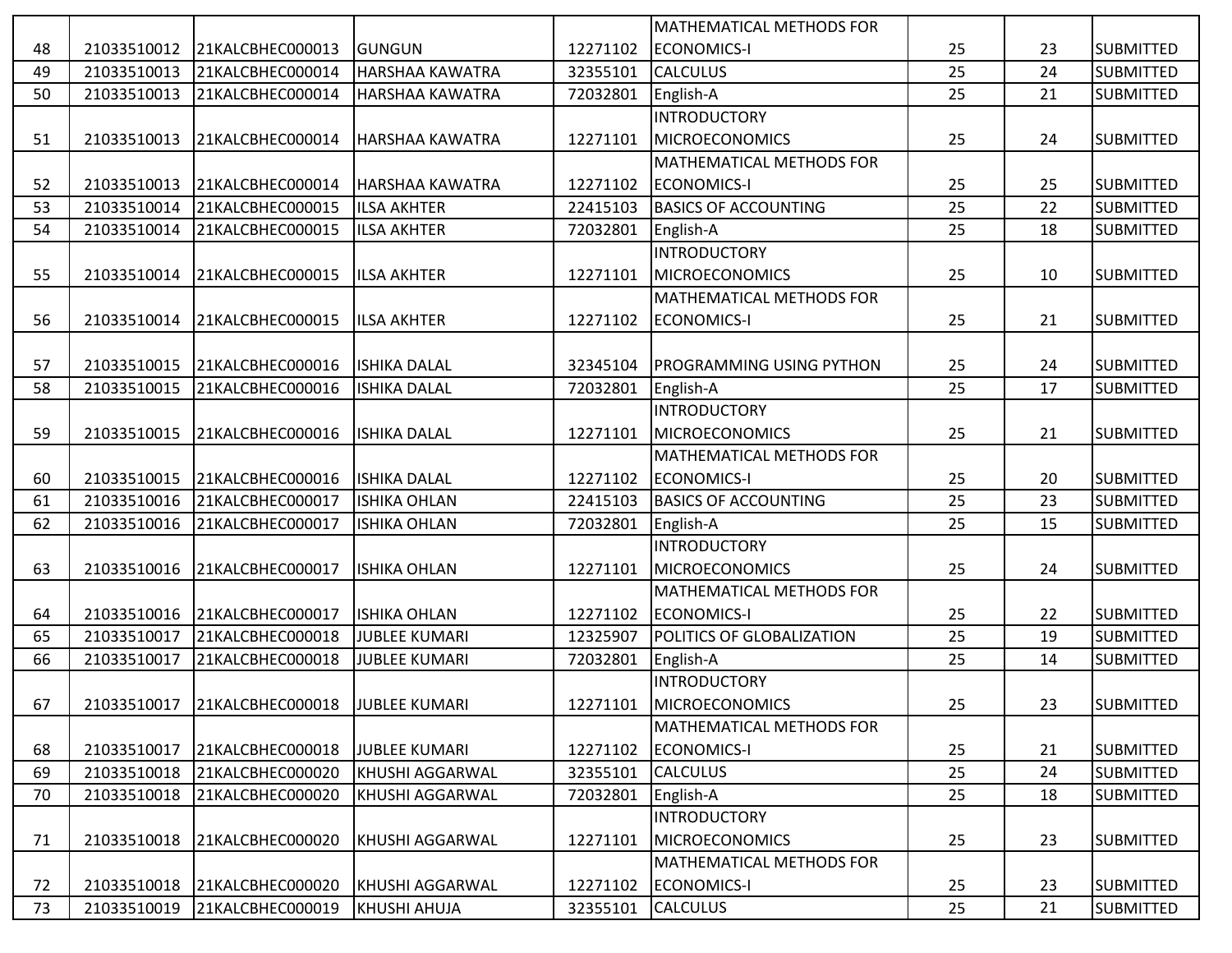| 74 | 21033510019 | 21KALCBHEC000019             | <b>KHUSHI AHUJA</b>      | 72032801 | English-A                   | 25 | 15 | <b>SUBMITTED</b> |
|----|-------------|------------------------------|--------------------------|----------|-----------------------------|----|----|------------------|
|    |             |                              |                          |          | <b>INTRODUCTORY</b>         |    |    |                  |
| 75 | 21033510019 | 21KALCBHEC000019             | <b>KHUSHI AHUJA</b>      | 12271101 | <b>MICROECONOMICS</b>       | 25 | 23 | <b>SUBMITTED</b> |
|    |             |                              |                          |          | MATHEMATICAL METHODS FOR    |    |    |                  |
| 76 | 21033510019 | 21KALCBHEC000019             | KHUSHI AHUJA             | 12271102 | <b>ECONOMICS-I</b>          | 25 | 23 | <b>SUBMITTED</b> |
| 77 | 21033510020 | 21KALCBHEC000021             | <b>KHUSHI YADUVANSHI</b> | 32355101 | <b>CALCULUS</b>             | 25 | 24 | <b>SUBMITTED</b> |
| 78 | 21033510020 | 21KALCBHEC000021             | KHUSHI YADUVANSHI        | 72032801 | English-A                   | 25 | 16 | <b>SUBMITTED</b> |
|    |             |                              |                          |          | <b>INTRODUCTORY</b>         |    |    |                  |
| 79 | 21033510020 | 21KALCBHEC000021             | KHUSHI YADUVANSHI        | 12271101 | <b>MICROECONOMICS</b>       | 25 | 23 | <b>SUBMITTED</b> |
|    |             |                              |                          |          | MATHEMATICAL METHODS FOR    |    |    |                  |
| 80 | 21033510020 | 21KALCBHEC000021             | <b>KHUSHI YADUVANSHI</b> | 12271102 | <b>ECONOMICS-I</b>          | 25 | 21 | <b>SUBMITTED</b> |
| 81 | 21033510021 | 21KALCBHEC000022             | <b>KRITI RAJ</b>         | 12325907 | POLITICS OF GLOBALIZATION   | 25 | 20 | <b>SUBMITTED</b> |
| 82 | 21033510021 | 21KALCBHEC000022             | <b>KRITI RAJ</b>         | 72032801 | English-A                   | 25 | 18 | <b>SUBMITTED</b> |
|    |             |                              |                          |          | <b>INTRODUCTORY</b>         |    |    |                  |
| 83 | 21033510021 | 21KALCBHEC000022             | <b>KRITI RAJ</b>         | 12271101 | <b>MICROECONOMICS</b>       | 25 | 22 | <b>SUBMITTED</b> |
|    |             |                              |                          |          | MATHEMATICAL METHODS FOR    |    |    |                  |
| 84 | 21033510021 | 21KALCBHEC000022             | <b>KRITI RAJ</b>         | 12271102 | <b>ECONOMICS-I</b>          | 25 | 21 | <b>SUBMITTED</b> |
| 85 | 21033510022 | 21KALCBHEC000023             | <b>KYRA MALIK</b>        | 22415103 | <b>BASICS OF ACCOUNTING</b> | 25 | 23 | <b>SUBMITTED</b> |
| 86 | 21033510022 | 21KALCBHEC000023             | <b>KYRA MALIK</b>        | 72032801 | English-A                   | 25 | 19 | <b>SUBMITTED</b> |
|    |             |                              |                          |          | <b>INTRODUCTORY</b>         |    |    |                  |
| 87 | 21033510022 | 21KALCBHEC000023             | <b>KYRA MALIK</b>        | 12271101 | <b>MICROECONOMICS</b>       | 25 | 23 | <b>SUBMITTED</b> |
|    |             |                              |                          |          | MATHEMATICAL METHODS FOR    |    |    |                  |
| 88 | 21033510022 | 21KALCBHEC000023             | <b>KYRA MALIK</b>        | 12271102 | <b>ECONOMICS-I</b>          | 25 | 23 | <b>SUBMITTED</b> |
| 89 | 21033510023 | 21KALCBHEC000024             | <b>MAHI AGARWAL</b>      | 32355101 | <b>CALCULUS</b>             | 25 | 22 | <b>SUBMITTED</b> |
| 90 | 21033510023 | 21KALCBHEC000024             | <b>MAHI AGARWAL</b>      | 72032801 | English-A                   | 25 | 18 | <b>SUBMITTED</b> |
|    |             |                              |                          |          | <b>INTRODUCTORY</b>         |    |    |                  |
| 91 | 21033510023 | 21KALCBHEC000024             | <b>MAHI AGARWAL</b>      | 12271101 | <b>MICROECONOMICS</b>       | 25 | 23 | <b>SUBMITTED</b> |
|    |             |                              |                          |          | MATHEMATICAL METHODS FOR    |    |    |                  |
| 92 | 21033510023 | 21KALCBHEC000024             | <b>MAHI AGARWAL</b>      | 12271102 | <b>ECONOMICS-I</b>          | 25 | 23 | <b>SUBMITTED</b> |
|    |             |                              |                          |          | LANGUAGE LITERATURE AND     |    |    |                  |
| 93 |             | 21033510024 21KALCBHEC000025 | Muskan Sharma            | 12035907 | <b>CULTURE</b>              | 25 | 9  | <b>SUBMITTED</b> |
| 94 | 21033510024 | 21KALCBHEC000025             | Muskan Sharma            | 72032801 | English-A                   | 25 | 20 | <b>SUBMITTED</b> |
|    |             |                              |                          |          | <b>INTRODUCTORY</b>         |    |    |                  |
| 95 | 21033510024 | 21KALCBHEC000025             | Muskan Sharma            | 12271101 | <b>MICROECONOMICS</b>       | 25 | 19 | <b>SUBMITTED</b> |
|    |             |                              |                          |          | MATHEMATICAL METHODS FOR    |    |    |                  |
| 96 | 21033510024 | 21KALCBHEC000025             | Muskan Sharma            | 12271102 | <b>ECONOMICS-I</b>          | 25 | 19 | <b>SUBMITTED</b> |
| 97 | 21033510025 | 21KALCBHEC000026             | <b>MUSKAN SHARMA</b>     | 72032801 | English-A                   | 25 | 17 | <b>SUBMITTED</b> |
| 98 | 21033510025 | 21KALCBHEC000026             | <b>MUSKAN SHARMA</b>     | 22415103 | <b>BASICS OF ACCOUNTING</b> | 25 | 20 | <b>SUBMITTED</b> |
|    |             |                              |                          |          | <b>INTRODUCTORY</b>         |    |    |                  |
| 99 | 21033510025 | 21KALCBHEC000026             | <b>MUSKAN SHARMA</b>     | 12271101 | <b>MICROECONOMICS</b>       | 25 | 21 | <b>SUBMITTED</b> |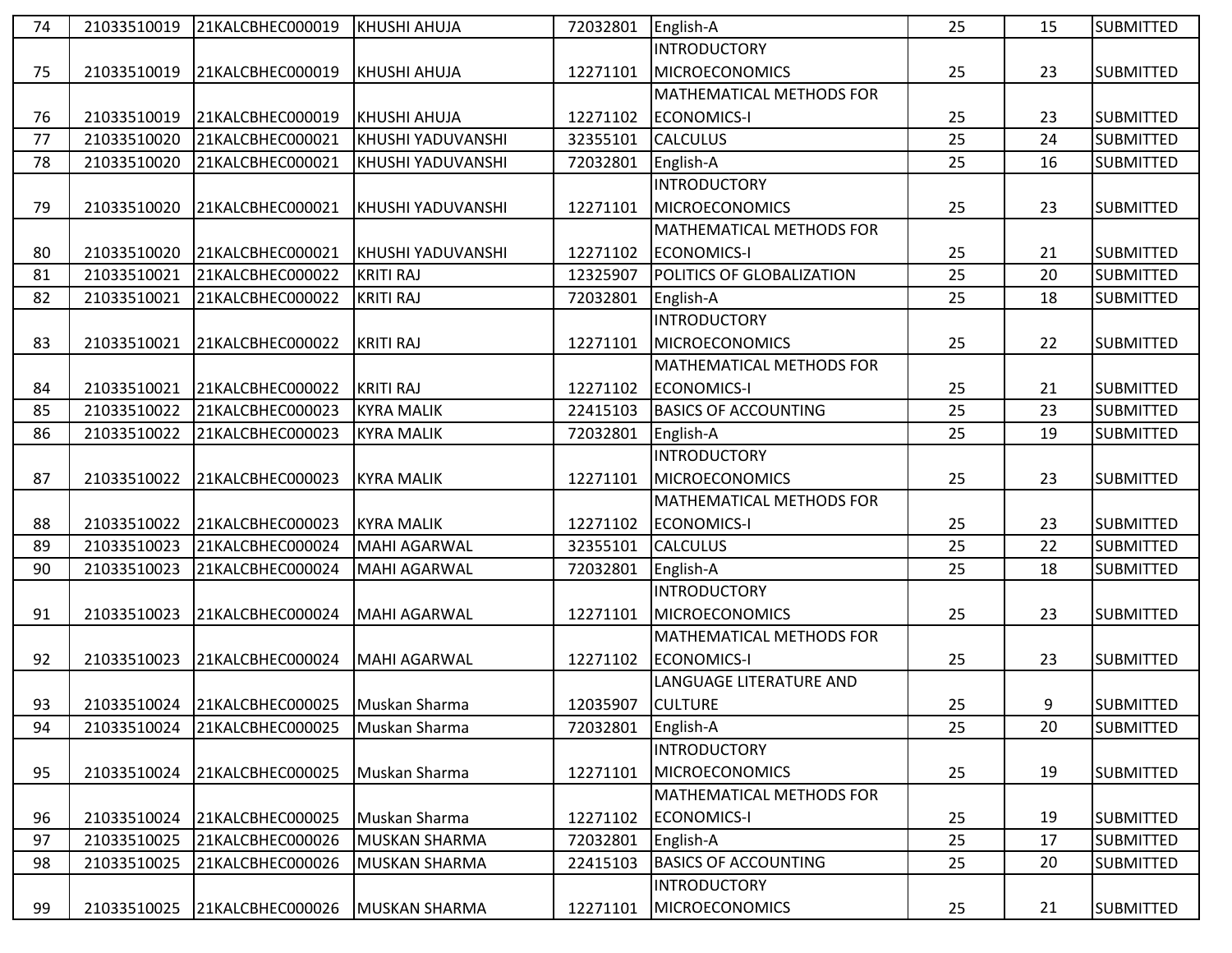|     |             |                  |                        |          | <b>MATHEMATICAL METHODS FOR</b> |    |    |                  |
|-----|-------------|------------------|------------------------|----------|---------------------------------|----|----|------------------|
| 100 | 21033510025 | 21KALCBHEC000026 | MUSKAN SHARMA          | 12271102 | <b>ECONOMICS-I</b>              | 25 | 21 | <b>SUBMITTED</b> |
| 101 | 21033510026 | 21KALCBHEC000027 | <b>NANDINI GUPTA</b>   | 32355101 | <b>CALCULUS</b>                 | 25 | 24 | <b>SUBMITTED</b> |
| 102 | 21033510026 | 21KALCBHEC000027 | <b>NANDINI GUPTA</b>   | 72032801 | English-A                       | 25 | 18 | <b>SUBMITTED</b> |
|     |             |                  |                        |          | <b>INTRODUCTORY</b>             |    |    |                  |
| 103 | 21033510026 | 21KALCBHEC000027 | <b>NANDINI GUPTA</b>   | 12271101 | <b>MICROECONOMICS</b>           | 25 | 23 | <b>SUBMITTED</b> |
|     |             |                  |                        |          | <b>MATHEMATICAL METHODS FOR</b> |    |    |                  |
| 104 | 21033510026 | 21KALCBHEC000027 | <b>NANDINI GUPTA</b>   | 12271102 | <b>ECONOMICS-I</b>              | 25 | 24 | <b>SUBMITTED</b> |
| 105 | 21033510027 | 21KALCBHEC000028 | <b>NAVYA CHANDHOKE</b> | 22415103 | <b>BASICS OF ACCOUNTING</b>     | 25 | 24 | <b>SUBMITTED</b> |
| 106 | 21033510027 | 21KALCBHEC000028 | NAVYA CHANDHOKE        | 72032801 | English-A                       | 25 | 20 | <b>SUBMITTED</b> |
|     |             |                  |                        |          | <b>INTRODUCTORY</b>             |    |    |                  |
| 107 | 21033510027 | 21KALCBHEC000028 | <b>NAVYA CHANDHOKE</b> | 12271101 | <b>MICROECONOMICS</b>           | 25 | 23 | <b>SUBMITTED</b> |
|     |             |                  |                        |          | MATHEMATICAL METHODS FOR        |    |    |                  |
| 108 | 21033510027 | 21KALCBHEC000028 | <b>NAVYA CHANDHOKE</b> | 12271102 | <b>ECONOMICS-I</b>              | 25 | 23 | <b>SUBMITTED</b> |
| 109 | 21033510028 | 21KALCBHEC000029 | NIKITA BHARDWAJ        | 32355101 | <b>CALCULUS</b>                 | 25 | 24 | <b>SUBMITTED</b> |
| 110 | 21033510028 | 21KALCBHEC000029 | NIKITA BHARDWAJ        | 72032801 | English-A                       | 25 | 21 | <b>SUBMITTED</b> |
|     |             |                  |                        |          | <b>INTRODUCTORY</b>             |    |    |                  |
| 111 | 21033510028 | 21KALCBHEC000029 | <b>NIKITA BHARDWAJ</b> | 12271101 | <b>MICROECONOMICS</b>           | 25 | 23 | <b>SUBMITTED</b> |
|     |             |                  |                        |          | <b>MATHEMATICAL METHODS FOR</b> |    |    |                  |
| 112 | 21033510028 | 21KALCBHEC000029 | NIKITA BHARDWAJ        | 12271102 | <b>ECONOMICS-I</b>              | 25 | 25 | <b>SUBMITTED</b> |
| 113 | 21033510029 | 21KALCBHEC000030 | <b>PALAK MEHTA</b>     | 12325907 | POLITICS OF GLOBALIZATION       | 25 | 17 | <b>SUBMITTED</b> |
| 114 | 21033510029 | 21KALCBHEC000030 | PALAK MEHTA            | 72032801 | English-A                       | 25 | 13 | <b>SUBMITTED</b> |
|     |             |                  |                        |          | <b>INTRODUCTORY</b>             |    |    |                  |
| 115 | 21033510029 | 21KALCBHEC000030 | <b>PALAK MEHTA</b>     | 12271101 | <b>MICROECONOMICS</b>           | 25 | 23 | <b>SUBMITTED</b> |
|     |             |                  |                        |          | <b>MATHEMATICAL METHODS FOR</b> |    |    |                  |
| 116 | 21033510029 | 21KALCBHEC000030 | <b>PALAK MEHTA</b>     | 12271102 | <b>ECONOMICS-I</b>              | 25 | 23 | <b>SUBMITTED</b> |
| 117 | 21033510030 | 21KALCBHEC000031 | PRACHI ANKOTI          | 32355101 | <b>CALCULUS</b>                 | 25 | 24 | <b>SUBMITTED</b> |
| 118 | 21033510030 | 21KALCBHEC000031 | PRACHI ANKOTI          | 72032801 | English-A                       | 25 | 20 | <b>SUBMITTED</b> |
|     |             |                  |                        |          | <b>INTRODUCTORY</b>             |    |    |                  |
| 119 | 21033510030 | 21KALCBHEC000031 | <b>PRACHI ANKOTI</b>   | 12271101 | <b>MICROECONOMICS</b>           | 25 | 23 | <b>SUBMITTED</b> |
|     |             |                  |                        |          | <b>MATHEMATICAL METHODS FOR</b> |    |    |                  |
| 120 | 21033510030 | 21KALCBHEC000031 | PRACHI ANKOTI          | 12271102 | <b>ECONOMICS-I</b>              | 25 | 24 | <b>SUBMITTED</b> |
| 121 | 21033510031 | 21KALCBHEC000032 | PRAGYA PANDEY          | 32355101 | <b>CALCULUS</b>                 | 25 | 24 | <b>SUBMITTED</b> |
| 122 | 21033510031 | 21KALCBHEC000032 | PRAGYA PANDEY          | 72032801 | English-A                       | 25 | 19 | <b>SUBMITTED</b> |
|     |             |                  |                        |          | <b>INTRODUCTORY</b>             |    |    |                  |
| 123 | 21033510031 | 21KALCBHEC000032 | PRAGYA PANDEY          | 12271101 | <b>MICROECONOMICS</b>           | 25 | 23 | <b>SUBMITTED</b> |
|     |             |                  |                        |          | MATHEMATICAL METHODS FOR        |    |    |                  |
| 124 | 21033510031 | 21KALCBHEC000032 | <b>PRAGYA PANDEY</b>   | 12271102 | <b>ECONOMICS-I</b>              | 25 | 21 | <b>SUBMITTED</b> |
| 125 | 21033510032 | 21KALCBHEC000033 | Pranita Chadha         | 32355101 | <b>CALCULUS</b>                 | 25 | 24 | <b>SUBMITTED</b> |
| 126 | 21033510032 | 21KALCBHEC000033 | Pranita Chadha         | 72032801 | English-A                       | 25 | 20 | <b>SUBMITTED</b> |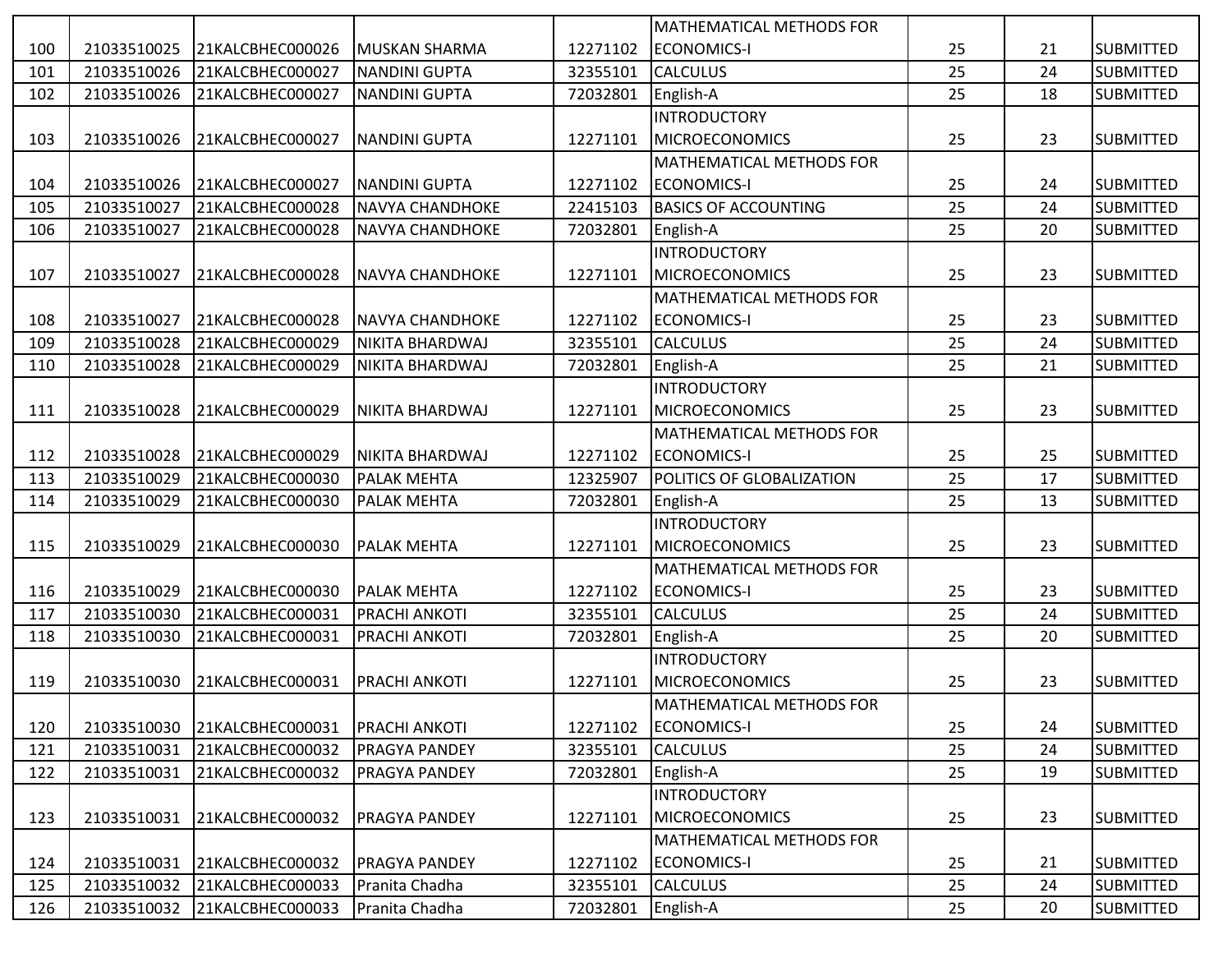|     |             |                  |                       |          | <b>INTRODUCTORY</b>             |    |    |                  |
|-----|-------------|------------------|-----------------------|----------|---------------------------------|----|----|------------------|
| 127 | 21033510032 | 21KALCBHEC000033 | Pranita Chadha        | 12271101 | <b>MICROECONOMICS</b>           | 25 | 24 | <b>SUBMITTED</b> |
|     |             |                  |                       |          | MATHEMATICAL METHODS FOR        |    |    |                  |
| 128 | 21033510032 | 21KALCBHEC000033 | Pranita Chadha        | 12271102 | <b>ECONOMICS-I</b>              | 25 | 24 | <b>SUBMITTED</b> |
| 129 | 21033510033 | 21KALCBHEC000034 | PRIYA MUTREJA         | 22415103 | <b>BASICS OF ACCOUNTING</b>     | 25 | 24 | <b>SUBMITTED</b> |
| 130 | 21033510033 | 21KALCBHEC000034 | PRIYA MUTREJA         | 72032801 | English-A                       | 25 | 18 | <b>SUBMITTED</b> |
|     |             |                  |                       |          | <b>INTRODUCTORY</b>             |    |    |                  |
| 131 | 21033510033 | 21KALCBHEC000034 | PRIYA MUTREJA         | 12271101 | <b>MICROECONOMICS</b>           | 25 | 23 | <b>SUBMITTED</b> |
|     |             |                  |                       |          | MATHEMATICAL METHODS FOR        |    |    |                  |
| 132 | 21033510033 | 21KALCBHEC000034 | <b>PRIYA MUTREJA</b>  | 12271102 | <b>ECONOMICS-I</b>              | 25 | 22 | <b>SUBMITTED</b> |
| 133 | 21033510034 | 21KALCBHEC000035 | RADHIKA VERMA         | 72032801 | English-A                       | 25 | 13 | <b>SUBMITTED</b> |
| 134 | 21033510034 | 21KALCBHEC000035 | RADHIKA VERMA         | 12295101 | DISASTER MANAGEMENT             | 25 | 16 | <b>SUBMITTED</b> |
|     |             |                  |                       |          | <b>INTRODUCTORY</b>             |    |    |                  |
| 135 | 21033510034 | 21KALCBHEC000035 | RADHIKA VERMA         | 12271101 | <b>MICROECONOMICS</b>           | 25 | 21 | <b>SUBMITTED</b> |
|     |             |                  |                       |          | MATHEMATICAL METHODS FOR        |    |    |                  |
| 136 | 21033510034 | 21KALCBHEC000035 | RADHIKA VERMA         | 12271102 | <b>ECONOMICS-I</b>              | 25 | 17 | <b>SUBMITTED</b> |
| 137 | 21033510035 | 21KALCBHEC000036 | <b>RIA MALHOTRA</b>   | 72032801 | English-A                       | 25 | 18 | <b>SUBMITTED</b> |
|     |             |                  |                       |          |                                 |    |    |                  |
| 138 | 21033510035 | 21KALCBHEC000036 | <b>RIA MALHOTRA</b>   | 32345104 | PROGRAMMING USING PYTHON        | 25 | 23 | <b>SUBMITTED</b> |
|     |             |                  |                       |          | <b>INTRODUCTORY</b>             |    |    |                  |
| 139 | 21033510035 | 21KALCBHEC000036 | <b>RIA MALHOTRA</b>   | 12271101 | <b>MICROECONOMICS</b>           | 25 | 23 | <b>SUBMITTED</b> |
|     |             |                  |                       |          | MATHEMATICAL METHODS FOR        |    |    |                  |
| 140 | 21033510035 | 21KALCBHEC000036 | <b>RIA MALHOTRA</b>   | 12271102 | <b>ECONOMICS-I</b>              | 25 | 23 | <b>SUBMITTED</b> |
| 141 | 21033510036 | 21KALCBHEC000037 | <b>RIYA CHOUDHARY</b> | 22415103 | <b>BASICS OF ACCOUNTING</b>     | 25 | 23 | <b>SUBMITTED</b> |
| 142 | 21033510036 | 21KALCBHEC000037 | <b>RIYA CHOUDHARY</b> | 72032801 | English-A                       | 25 | 16 | <b>SUBMITTED</b> |
|     |             |                  |                       |          | <b>INTRODUCTORY</b>             |    |    |                  |
| 143 | 21033510036 | 21KALCBHEC000037 | <b>RIYA CHOUDHARY</b> | 12271101 | <b>MICROECONOMICS</b>           | 25 | 23 | <b>SUBMITTED</b> |
|     |             |                  |                       |          | MATHEMATICAL METHODS FOR        |    |    |                  |
| 144 | 21033510036 | 21KALCBHEC000037 | <b>RIYA CHOUDHARY</b> | 12271102 | <b>ECONOMICS-I</b>              | 25 | 20 | <b>SUBMITTED</b> |
| 145 | 21033510037 | 21KALCBHEC000038 | <b>RIYA RAJVANSHI</b> | 22415103 | <b>BASICS OF ACCOUNTING</b>     | 25 | 24 | <b>SUBMITTED</b> |
| 146 | 21033510037 | 21KALCBHEC000038 | <b>RIYA RAJVANSHI</b> | 72032801 | English-A                       | 25 | 17 | <b>SUBMITTED</b> |
|     |             |                  |                       |          | <b>INTRODUCTORY</b>             |    |    |                  |
| 147 | 21033510037 | 21KALCBHEC000038 | <b>RIYA RAJVANSHI</b> | 12271101 | <b>MICROECONOMICS</b>           | 25 | 24 | <b>SUBMITTED</b> |
|     |             |                  |                       |          | <b>MATHEMATICAL METHODS FOR</b> |    |    |                  |
| 148 | 21033510037 | 21KALCBHEC000038 | <b>RIYA RAJVANSHI</b> | 12271102 | <b>ECONOMICS-I</b>              | 25 | 21 | <b>SUBMITTED</b> |
| 149 | 21033510038 | 21KALCBHEC000039 | <b>SAKSHI NANDA</b>   | 12325907 | POLITICS OF GLOBALIZATION       | 25 | 21 | <b>SUBMITTED</b> |
| 150 | 21033510038 | 21KALCBHEC000039 | SAKSHI NANDA          | 72032801 | English-A                       | 25 | 19 | <b>SUBMITTED</b> |
|     |             |                  |                       |          | <b>INTRODUCTORY</b>             |    |    |                  |
| 151 | 21033510038 | 21KALCBHEC000039 | <b>SAKSHI NANDA</b>   | 12271101 | <b>MICROECONOMICS</b>           | 25 | 23 | <b>SUBMITTED</b> |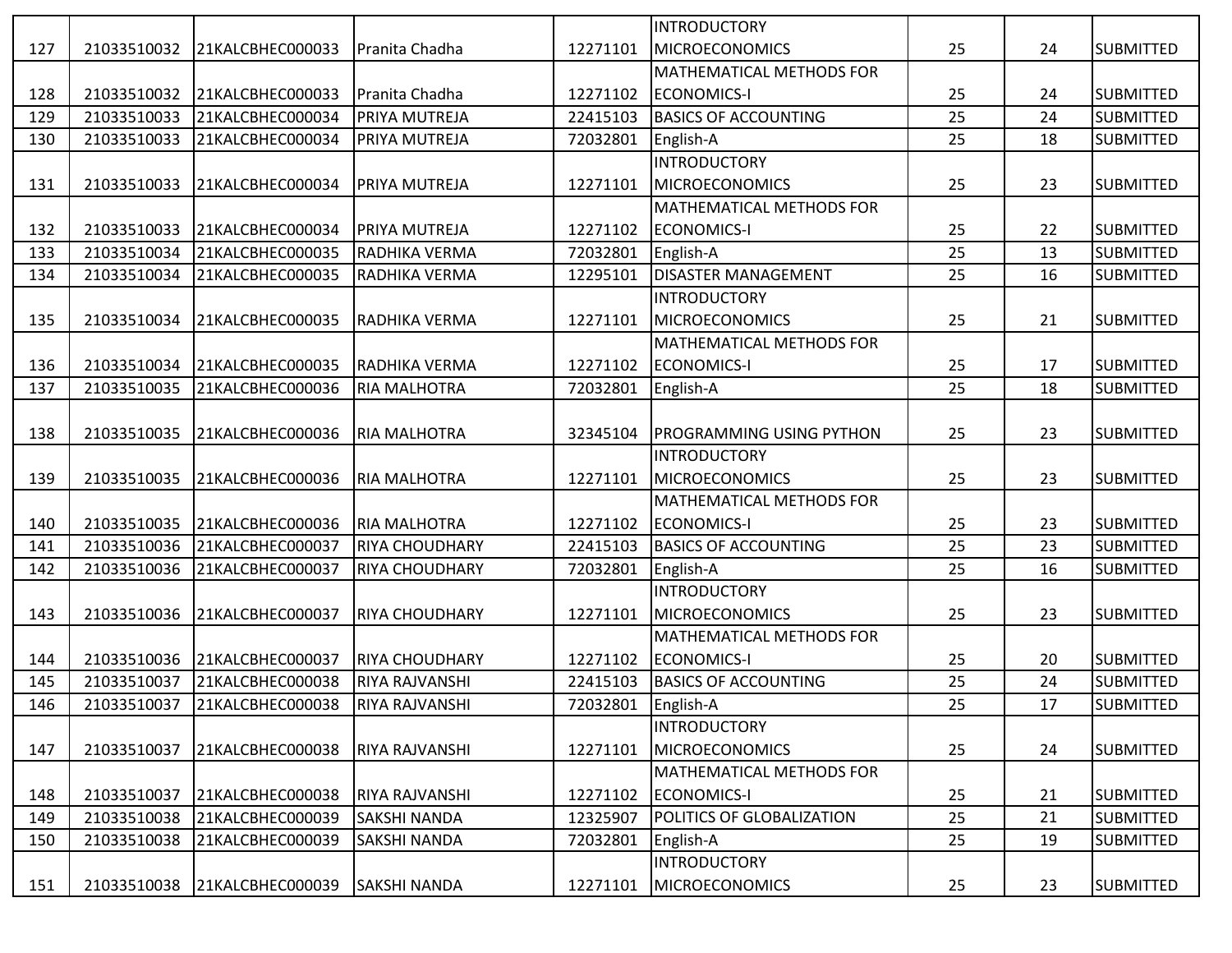|     |             |                                           |                           |          | <b>MATHEMATICAL METHODS FOR</b> |    |    |                  |
|-----|-------------|-------------------------------------------|---------------------------|----------|---------------------------------|----|----|------------------|
| 152 | 21033510038 | 21KALCBHEC000039                          | <b>SAKSHI NANDA</b>       | 12271102 | <b>ECONOMICS-I</b>              | 25 | 22 | <b>SUBMITTED</b> |
| 153 | 21033510039 | 21KALCBHEC000040                          | SANSKRITI GUPTA           | 22415103 | <b>BASICS OF ACCOUNTING</b>     | 25 | 23 | <b>SUBMITTED</b> |
| 154 | 21033510039 | 21KALCBHEC000040                          | <b>SANSKRITI GUPTA</b>    | 72032801 | English-A                       | 25 | 16 | <b>SUBMITTED</b> |
|     |             |                                           |                           |          | <b>INTRODUCTORY</b>             |    |    |                  |
| 155 | 21033510039 | 21KALCBHEC000040                          | <b>SANSKRITI GUPTA</b>    | 12271101 | <b>MICROECONOMICS</b>           | 25 | 24 | <b>SUBMITTED</b> |
|     |             |                                           |                           |          | <b>MATHEMATICAL METHODS FOR</b> |    |    |                  |
| 156 | 21033510039 | 21KALCBHEC000040                          | <b>SANSKRITI GUPTA</b>    | 12271102 | <b>ECONOMICS-I</b>              | 25 | 23 | <b>SUBMITTED</b> |
| 157 | 21033510040 | 21KALCBHEC000041                          | <b>SHRISHTI SINGH</b>     | 32355101 | <b>CALCULUS</b>                 | 25 | 24 | <b>SUBMITTED</b> |
| 158 | 21033510040 | 21KALCBHEC000041                          | SHRISHTI SINGH            | 72032801 | English-A                       | 25 | 19 | <b>SUBMITTED</b> |
|     |             |                                           |                           |          | <b>INTRODUCTORY</b>             |    |    |                  |
| 159 | 21033510040 | 21KALCBHEC000041                          | <b>SHRISHTI SINGH</b>     | 12271101 | <b>MICROECONOMICS</b>           | 25 | 23 | <b>SUBMITTED</b> |
|     |             |                                           |                           |          | <b>MATHEMATICAL METHODS FOR</b> |    |    |                  |
| 160 | 21033510040 | 21KALCBHEC000041                          | <b>SHRISHTI SINGH</b>     | 12271102 | <b>ECONOMICS-I</b>              | 25 | 21 | <b>SUBMITTED</b> |
|     |             |                                           |                           |          | LANGUAGE LITERATURE AND         |    |    |                  |
| 161 | 21033510041 | 21KALCBHEC000042                          | <b>SIMRAN CHANANA</b>     | 12035907 | <b>CULTURE</b>                  | 25 | 19 | <b>SUBMITTED</b> |
| 162 | 21033510041 | 21KALCBHEC000042                          | SIMRAN CHANANA            | 72032801 | English-A                       | 25 | 19 | <b>SUBMITTED</b> |
|     |             |                                           |                           |          | <b>INTRODUCTORY</b>             |    |    |                  |
| 163 | 21033510041 | 21KALCBHEC000042                          | <b>SIMRAN CHANANA</b>     | 12271101 | <b>MICROECONOMICS</b>           | 25 | 24 | <b>SUBMITTED</b> |
|     |             |                                           |                           |          | <b>MATHEMATICAL METHODS FOR</b> |    |    |                  |
| 164 | 21033510041 | 21KALCBHEC000042                          | <b>SIMRAN CHANANA</b>     | 12271102 | <b>ECONOMICS-I</b>              | 25 | 23 | <b>SUBMITTED</b> |
| 165 | 21033510042 | 21KALCBHEC000043                          | <b>SUBHANGI MOHAPATRA</b> | 12325907 | POLITICS OF GLOBALIZATION       | 25 | 20 | <b>SUBMITTED</b> |
| 166 | 21033510042 | 21KALCBHEC000043                          | <b>SUBHANGI MOHAPATRA</b> | 72032801 | English-A                       | 25 | 18 | <b>SUBMITTED</b> |
|     |             |                                           |                           |          | <b>INTRODUCTORY</b>             |    |    |                  |
| 167 | 21033510042 | 21KALCBHEC000043                          | <b>SUBHANGI MOHAPATRA</b> | 12271101 | <b>MICROECONOMICS</b>           | 25 | 23 | <b>SUBMITTED</b> |
|     |             |                                           |                           |          | <b>MATHEMATICAL METHODS FOR</b> |    |    |                  |
| 168 | 21033510042 | 21KALCBHEC000043                          | <b>SUBHANGI MOHAPATRA</b> | 12271102 | <b>ECONOMICS-I</b>              | 25 | 22 | <b>SUBMITTED</b> |
|     |             |                                           |                           |          | <b>INTRODUCTORY</b>             |    |    |                  |
| 169 | 21033510043 | 21KALCBHEC000044                          | <b>SUNIDHI GOEL</b>       | 12271101 | <b>MICROECONOMICS</b>           | 25 | 21 | <b>SUBMITTED</b> |
|     |             |                                           |                           |          | MATHEMATICAL METHODS FOR        |    |    |                  |
| 170 |             | 21033510043 21KALCBHEC000044 SUNIDHI GOEL |                           |          | 12271102 ECONOMICS-I            | 25 | 21 | <b>SUBMITTED</b> |
|     |             |                                           |                           |          | LANGUAGE LITERATURE AND         |    |    |                  |
| 171 | 21033510043 | 21KALCBHEC000044                          | <b>SUNIDHI GOEL</b>       | 12035907 | <b>CULTURE</b>                  | 25 | 19 | <b>SUBMITTED</b> |
| 172 | 21033510043 | 21KALCBHEC000044                          | <b>SUNIDHI GOEL</b>       | 72032801 | English-A                       | 25 | 15 | <b>SUBMITTED</b> |
| 173 | 21033510044 | 21KALCBHEC000045                          | <b>SUVIDHI JAIN</b>       | 22415103 | <b>BASICS OF ACCOUNTING</b>     | 25 | 24 | <b>SUBMITTED</b> |
| 174 | 21033510044 | 21KALCBHEC000045                          | <b>SUVIDHI JAIN</b>       | 72032801 | English-A                       | 25 | 18 | SUBMITTED        |
|     |             |                                           |                           |          | <b>INTRODUCTORY</b>             |    |    |                  |
| 175 | 21033510044 | 21KALCBHEC000045                          | <b>SUVIDHI JAIN</b>       | 12271101 | <b>MICROECONOMICS</b>           | 25 | 23 | <b>SUBMITTED</b> |
|     |             |                                           |                           |          | <b>MATHEMATICAL METHODS FOR</b> |    |    |                  |
| 176 | 21033510044 | 21KALCBHEC000045                          | <b>SUVIDHI JAIN</b>       | 12271102 | ECONOMICS-I                     | 25 | 23 | <b>SUBMITTED</b> |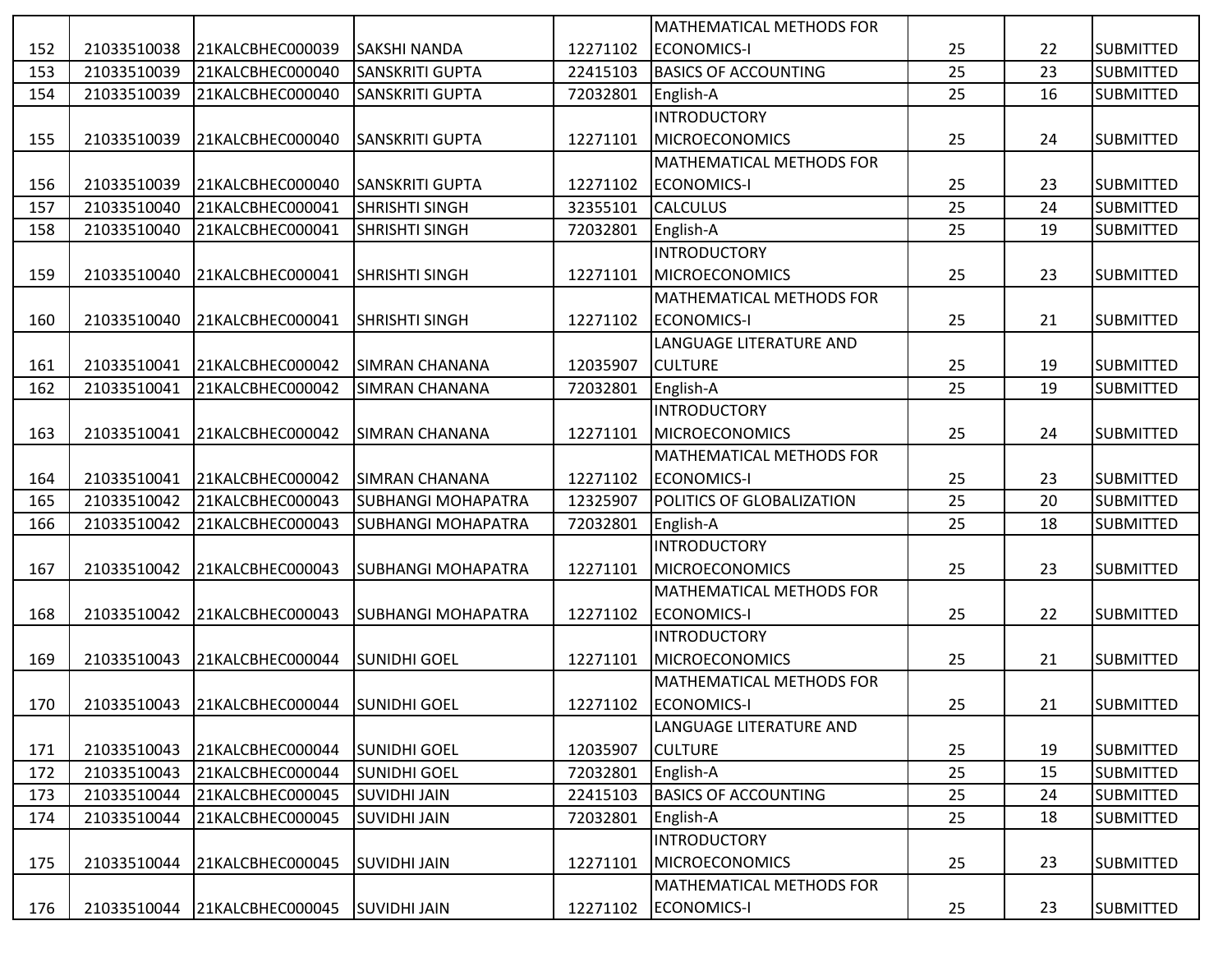| 177 | 21033510045 | 21KALCBHEC000046             | <b>SWASTI THAKUR</b>    | 32355101 | <b>CALCULUS</b>                  | 25 | 24 | <b>SUBMITTED</b> |
|-----|-------------|------------------------------|-------------------------|----------|----------------------------------|----|----|------------------|
| 178 | 21033510045 | 21KALCBHEC000046             | <b>SWASTI THAKUR</b>    | 72032801 | English-A                        | 25 | 17 | <b>SUBMITTED</b> |
|     |             |                              |                         |          | <b>INTRODUCTORY</b>              |    |    |                  |
| 179 | 21033510045 | 21KALCBHEC000046             | <b>SWASTI THAKUR</b>    | 12271101 | <b>MICROECONOMICS</b>            | 25 | 23 | <b>SUBMITTED</b> |
|     |             |                              |                         |          | <b>MATHEMATICAL METHODS FOR</b>  |    |    |                  |
| 180 | 21033510045 | 21KALCBHEC000046             | <b>SWASTI THAKUR</b>    | 12271102 | <b>ECONOMICS-I</b>               | 25 | 22 | <b>SUBMITTED</b> |
| 181 | 21033510046 | 21KALCBHEC000047             | <b>TAMANA SIHAG</b>     | 32355101 | <b>CALCULUS</b>                  | 25 | 24 | <b>SUBMITTED</b> |
| 182 | 21033510046 | 21KALCBHEC000047             | <b>TAMANA SIHAG</b>     | 72032801 | English-A                        | 25 | 18 | <b>SUBMITTED</b> |
|     |             |                              |                         |          | <b>INTRODUCTORY</b>              |    |    |                  |
| 183 | 21033510046 | 21KALCBHEC000047             | <b>TAMANA SIHAG</b>     | 12271101 | <b>MICROECONOMICS</b>            | 25 | 23 | <b>SUBMITTED</b> |
|     |             |                              |                         |          | <b>MATHEMATICAL METHODS FOR</b>  |    |    |                  |
| 184 | 21033510046 | 21KALCBHEC000047             | <b>TAMANA SIHAG</b>     | 12271102 | <b>ECONOMICS-I</b>               | 25 | 22 | <b>SUBMITTED</b> |
|     |             |                              |                         |          |                                  |    |    |                  |
| 185 | 21033510047 | 21KALCBHEC000048             | <b>TANISHA AGGARWAL</b> | 32345104 | <b>PROGRAMMING USING PYTHON</b>  | 25 | 23 | <b>SUBMITTED</b> |
| 186 | 21033510047 | 21KALCBHEC000048             | <b>TANISHA AGGARWAL</b> | 72032801 | English-A                        | 25 | 16 | <b>SUBMITTED</b> |
|     |             |                              |                         |          | <b>INTRODUCTORY</b>              |    |    |                  |
| 187 | 21033510047 | 21KALCBHEC000048             | <b>TANISHA AGGARWAL</b> | 12271101 | <b>MICROECONOMICS</b>            | 25 | 22 | <b>SUBMITTED</b> |
|     |             |                              |                         |          | MATHEMATICAL METHODS FOR         |    |    |                  |
| 188 | 21033510047 | 21KALCBHEC000048             | <b>TANISHA AGGARWAL</b> | 12271102 | <b>ECONOMICS-I</b>               | 25 | 23 | <b>SUBMITTED</b> |
| 189 | 21033510048 | 21KALCBHEC000049             | <b>TANISHKA MITTAL</b>  | 22415103 | <b>BASICS OF ACCOUNTING</b>      | 25 | 24 | <b>SUBMITTED</b> |
| 190 | 21033510048 | 21KALCBHEC000049             | TANISHKA MITTAL         | 72032801 | English-A                        | 25 | 16 | <b>SUBMITTED</b> |
|     |             |                              |                         |          | <b>INTRODUCTORY</b>              |    |    |                  |
| 191 | 21033510048 | 21KALCBHEC000049             | <b>TANISHKA MITTAL</b>  | 12271101 | <b>MICROECONOMICS</b>            | 25 | 23 | <b>SUBMITTED</b> |
|     |             |                              |                         |          | <b>MATHEMATICAL METHODS FOR</b>  |    |    |                  |
| 192 | 21033510048 | 21KALCBHEC000049             | <b>TANISHKA MITTAL</b>  | 12271102 | ECONOMICS-I                      | 25 | 24 | <b>SUBMITTED</b> |
| 193 | 21033510049 | 21KALCBHEC000050             | <b>V PRAVEENAA</b>      | 12325907 | <b>POLITICS OF GLOBALIZATION</b> | 25 | 11 | <b>SUBMITTED</b> |
| 194 | 21033510049 | 21KALCBHEC000050             | V PRAVEENAA             | 72032801 | English-A                        | 25 | 15 | <b>SUBMITTED</b> |
|     |             |                              |                         |          | <b>INTRODUCTORY</b>              |    |    |                  |
| 195 | 21033510049 | 21KALCBHEC000050             | <b>V PRAVEENAA</b>      | 12271101 | <b>MICROECONOMICS</b>            | 25 | 16 | <b>SUBMITTED</b> |
|     |             |                              |                         |          | MATHEMATICAL METHODS FOR         |    |    |                  |
| 196 |             | 21033510049 21KALCBHEC000050 | V PRAVEENAA             |          | 12271102 ECONOMICS-I             | 25 | 19 | <b>SUBMITTED</b> |
| 197 | 21033510050 | 21KALCBHEC000051             | <b>VAISHNAVI GUPTA</b>  | 22415103 | <b>BASICS OF ACCOUNTING</b>      | 25 | 23 | <b>SUBMITTED</b> |
| 198 | 21033510050 | 21KALCBHEC000051             | VAISHNAVI GUPTA         | 72032801 | English-A                        | 25 | 19 | <b>SUBMITTED</b> |
|     |             |                              |                         |          | <b>INTRODUCTORY</b>              |    |    |                  |
| 199 | 21033510050 | 21KALCBHEC000051             | <b>VAISHNAVI GUPTA</b>  | 12271101 | <b>MICROECONOMICS</b>            | 25 | 23 | <b>SUBMITTED</b> |
|     |             |                              |                         |          | MATHEMATICAL METHODS FOR         |    |    |                  |
| 200 | 21033510050 | 21KALCBHEC000051             | <b>VAISHNAVI GUPTA</b>  | 12271102 | <b>ECONOMICS-I</b>               | 25 | 22 | <b>SUBMITTED</b> |
| 201 | 21033510051 | 21KALCBHEC000053             | VANSHIKA                | 12325907 | <b>POLITICS OF GLOBALIZATION</b> | 25 | 21 | <b>SUBMITTED</b> |
| 202 | 21033510051 | 21KALCBHEC000053             | <b>VANSHIKA</b>         | 72032801 | English-A                        | 25 | 14 | <b>SUBMITTED</b> |